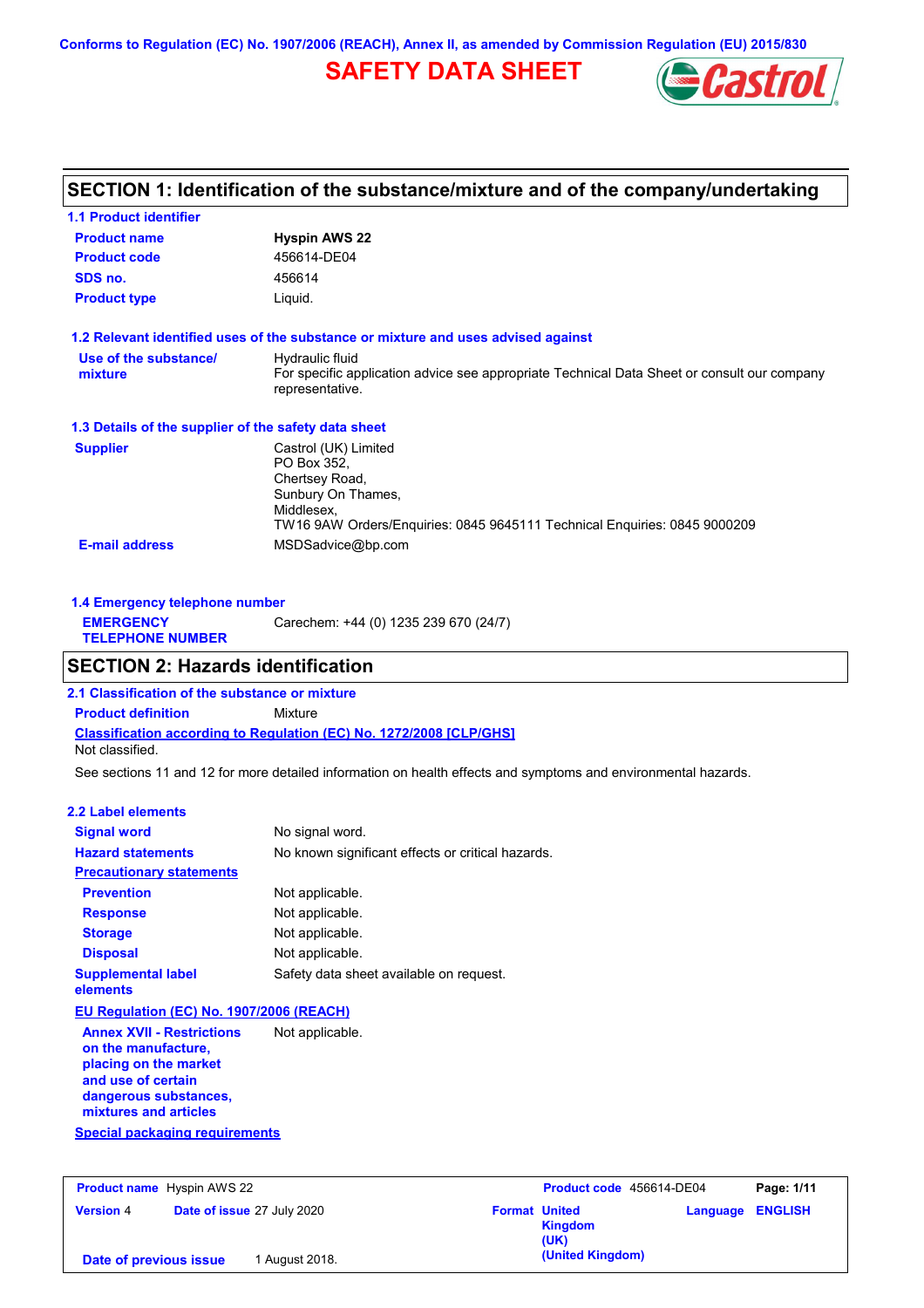## **SECTION 2: Hazards identification**

| <b>Containers to be fitted</b><br>with child-resistant<br>fastenings                                                     | Not applicable.                                                                                                                                                                                                                                                                        |
|--------------------------------------------------------------------------------------------------------------------------|----------------------------------------------------------------------------------------------------------------------------------------------------------------------------------------------------------------------------------------------------------------------------------------|
| <b>Tactile warning of danger</b>                                                                                         | Not applicable.                                                                                                                                                                                                                                                                        |
| 2.3 Other hazards                                                                                                        |                                                                                                                                                                                                                                                                                        |
| <b>Results of PBT and vPvB</b><br>assessment                                                                             | Product does not meet the criteria for PBT or vPvB according to Regulation (EC) No. 1907/2006,<br>Annex XIII.                                                                                                                                                                          |
| <b>Product meets the criteria</b><br>for PBT or vPvB according<br>to Regulation (EC) No.<br><b>1907/2006, Annex XIII</b> | This mixture does not contain any substances that are assessed to be a PBT or a vPvB.                                                                                                                                                                                                  |
| Other hazards which do<br>not result in classification                                                                   | Defatting to the skin.<br>Note: High Pressure Applications<br>Injections through the skin resulting from contact with the product at high pressure constitute a<br>major medical emergency.<br>See 'Notes to physician' under First-Aid Measures, Section 4 of this Safety Data Sheet. |

## **SECTION 3: Composition/information on ingredients**

| <b>3.2 Mixtures</b>                                           |                                                                                        |                                    |                                               |             |
|---------------------------------------------------------------|----------------------------------------------------------------------------------------|------------------------------------|-----------------------------------------------|-------------|
| <b>Product definition</b>                                     | Mixture                                                                                |                                    |                                               |             |
| Highly refined base oil (IP 346 DMSO extract $<$ 3%).         |                                                                                        | Proprietary performance additives. |                                               |             |
| <b>Product/ingredient</b><br>name                             | <b>Identifiers</b>                                                                     | %                                  | <b>Regulation (EC) No.</b><br>1272/2008 [CLP] | <b>Type</b> |
| Distillates (petroleum), solvent-<br>dewaxed light paraffinic | REACH #: 01-2119480132-48<br>$EC: 265-159-2$<br>CAS: 64742-56-9<br>Index: 649-469-00-9 | 225 - ≤50                          | Asp. Tox. 1, H304                             | $[1]$       |
|                                                               | See Section 16 for the full text of the H statements declared above.                   |                                    |                                               |             |

#### Type

[1] Substance classified with a health or environmental hazard

[2] Substance with a workplace exposure limit

[3] Substance meets the criteria for PBT according to Regulation (EC) No. 1907/2006, Annex XIII

[4] Substance meets the criteria for vPvB according to Regulation (EC) No. 1907/2006, Annex XIII

[5] Substance of equivalent concern

[6] Additional disclosure due to company policy

Occupational exposure limits, if available, are listed in Section 8.

### **SECTION 4: First aid measures**

#### **4.1 Description of first aid measures**

| Eye contact                       | In case of contact, immediately flush eyes with plenty of water for at least 15 minutes. Eyelids<br>should be held away from the eyeball to ensure thorough rinsing. Check for and remove any<br>contact lenses. Get medical attention. |
|-----------------------------------|-----------------------------------------------------------------------------------------------------------------------------------------------------------------------------------------------------------------------------------------|
| <b>Skin contact</b>               | Wash skin thoroughly with soap and water or use recognised skin cleanser. Remove<br>contaminated clothing and shoes. Wash clothing before reuse. Clean shoes thoroughly before<br>reuse. Get medical attention if irritation develops.  |
| <b>Inhalation</b>                 | If inhaled, remove to fresh air. Get medical attention if symptoms occur.                                                                                                                                                               |
| <b>Ingestion</b>                  | Do not induce vomiting unless directed to do so by medical personnel. Get medical attention if<br>symptoms occur.                                                                                                                       |
| <b>Protection of first-aiders</b> | No action shall be taken involving any personal risk or without suitable training.                                                                                                                                                      |

#### **4.2 Most important symptoms and effects, both acute and delayed**

See Section 11 for more detailed information on health effects and symptoms.

| <b>Potential acute health effects</b> |                                                                                                     |
|---------------------------------------|-----------------------------------------------------------------------------------------------------|
| <b>Inhalation</b>                     | Vapour inhalation under ambient conditions is not normally a problem due to low vapour<br>pressure. |
| <b>Ingestion</b>                      | No known significant effects or critical hazards.                                                   |
| <b>Skin contact</b>                   | Defatting to the skin. May cause skin dryness and irritation.                                       |
| <b>Eye contact</b>                    | No known significant effects or critical hazards.                                                   |
| <b>Product name</b> Hyspin AWS 22     | Product code 456614-DE04<br>Page: 2/11                                                              |
|                                       |                                                                                                     |

| <b>Product name</b> Hyspin AWS 22 |                                   | <b>Product Code</b> 450014-DE04                |                  | Page: 2/11 |
|-----------------------------------|-----------------------------------|------------------------------------------------|------------------|------------|
| <b>Version 4</b>                  | <b>Date of issue 27 July 2020</b> | <b>Format United</b><br><b>Kingdom</b><br>(UK) | Language ENGLISH |            |
| Date of previous issue            | 1 August 2018.                    | (United Kingdom)                               |                  |            |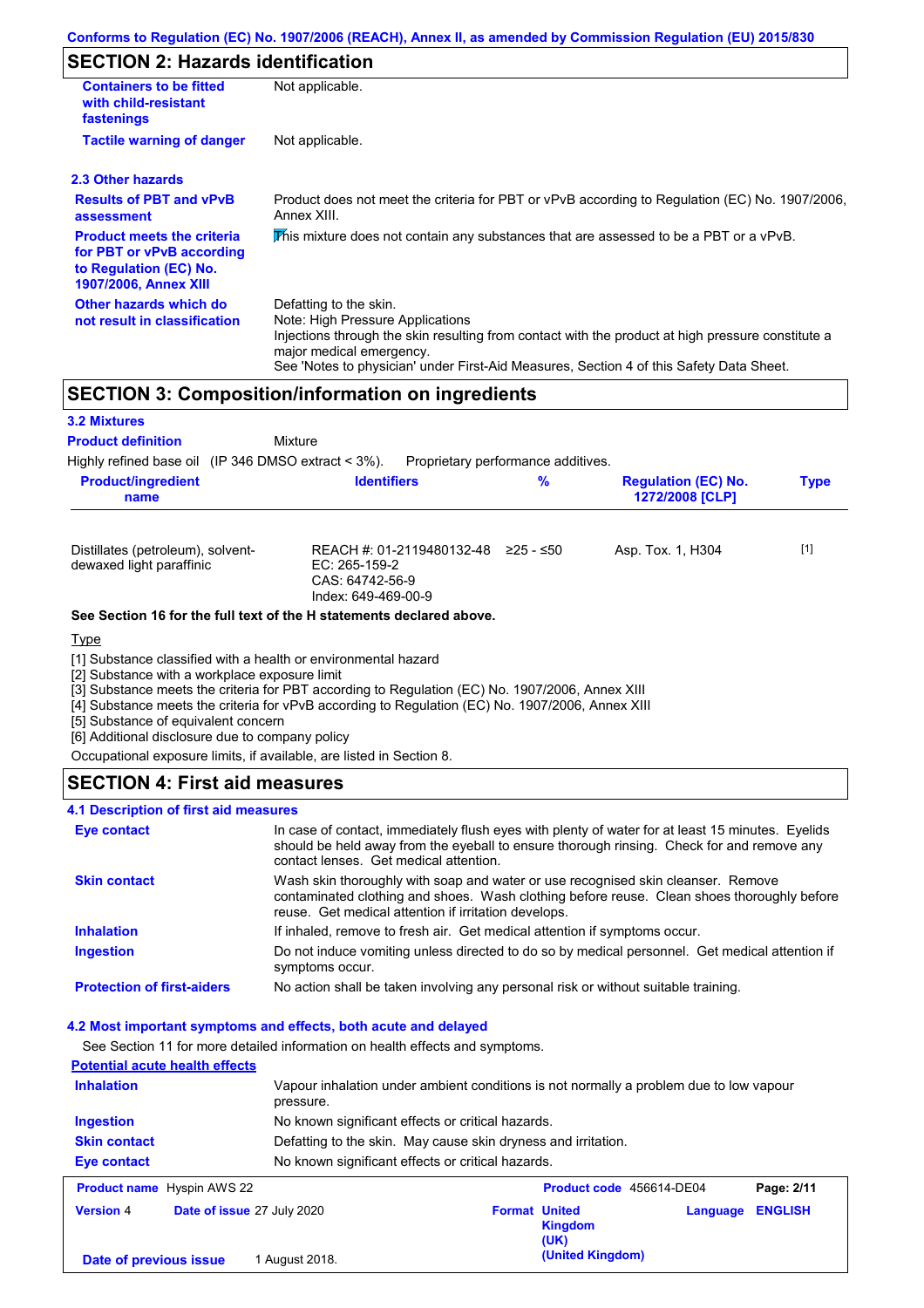## **SECTION 4: First aid measures**

| Delayed and immediate effects as well as chronic effects from short and long-term exposure |                                                                                                                   |  |
|--------------------------------------------------------------------------------------------|-------------------------------------------------------------------------------------------------------------------|--|
| <b>Inhalation</b>                                                                          | Overexposure to the inhalation of airborne droplets or aerosols may cause irritation of the<br>respiratory tract. |  |
| <b>Ingestion</b>                                                                           | Ingestion of large quantities may cause nausea and diarrhoea.                                                     |  |
| <b>Skin contact</b>                                                                        | Prolonged or repeated contact can defat the skin and lead to irritation and/or dermatitis.                        |  |
| Eye contact                                                                                | Potential risk of transient stinging or redness if accidental eye contact occurs.                                 |  |

### **4.3 Indication of any immediate medical attention and special treatment needed**

| <b>Notes to physician</b> | Treatment should in general be symptomatic and directed to relieving any effects.<br>Note: High Pressure Applications<br>Injections through the skin resulting from contact with the product at high pressure constitute a<br>major medical emergency. Injuries may not appear serious at first but within a few hours tissue<br>becomes swollen, discoloured and extremely painful with extensive subcutaneous necrosis.<br>Surgical exploration should be undertaken without delay. Thorough and extensive debridement<br>of the wound and underlying tissue is necessary to minimise tissue loss and prevent or limit<br>permanent damage. Note that high pressure may force the product considerable distances<br>along tissue planes. |
|---------------------------|--------------------------------------------------------------------------------------------------------------------------------------------------------------------------------------------------------------------------------------------------------------------------------------------------------------------------------------------------------------------------------------------------------------------------------------------------------------------------------------------------------------------------------------------------------------------------------------------------------------------------------------------------------------------------------------------------------------------------------------------|
|---------------------------|--------------------------------------------------------------------------------------------------------------------------------------------------------------------------------------------------------------------------------------------------------------------------------------------------------------------------------------------------------------------------------------------------------------------------------------------------------------------------------------------------------------------------------------------------------------------------------------------------------------------------------------------------------------------------------------------------------------------------------------------|

## **SECTION 5: Firefighting measures**

| 5.1 Extinguishing media                                                                                                                                                                                                                                                                                                                                                                                                       |                                                                                                                                                                                                |  |
|-------------------------------------------------------------------------------------------------------------------------------------------------------------------------------------------------------------------------------------------------------------------------------------------------------------------------------------------------------------------------------------------------------------------------------|------------------------------------------------------------------------------------------------------------------------------------------------------------------------------------------------|--|
| <b>Suitable extinguishing</b><br>media                                                                                                                                                                                                                                                                                                                                                                                        | In case of fire, use foam, dry chemical or carbon dioxide extinguisher or spray.                                                                                                               |  |
| <b>Unsuitable extinguishing</b><br>media                                                                                                                                                                                                                                                                                                                                                                                      | Do not use water jet. The use of a water jet may cause the fire to spread by splashing the<br>burning product.                                                                                 |  |
| 5.2 Special hazards arising from the substance or mixture                                                                                                                                                                                                                                                                                                                                                                     |                                                                                                                                                                                                |  |
| <b>Hazards from the</b><br>substance or mixture                                                                                                                                                                                                                                                                                                                                                                               | In a fire or if heated, a pressure increase will occur and the container may burst.                                                                                                            |  |
| <b>Hazardous combustion</b><br>products                                                                                                                                                                                                                                                                                                                                                                                       | Combustion products may include the following:<br>carbon oxides $(CO, CO2)$ (carbon monoxide, carbon dioxide)                                                                                  |  |
| 5.3 Advice for firefighters                                                                                                                                                                                                                                                                                                                                                                                                   |                                                                                                                                                                                                |  |
| <b>Special precautions for</b><br>fire-fighters                                                                                                                                                                                                                                                                                                                                                                               | No action shall be taken involving any personal risk or without suitable training. Promptly<br>isolate the scene by removing all persons from the vicinity of the incident if there is a fire. |  |
| <b>Special protective</b><br>Fire-fighters should wear appropriate protective equipment and self-contained breathing<br>apparatus (SCBA) with a full face-piece operated in positive pressure mode. Clothing for fire-<br>equipment for fire-fighters<br>fighters (including helmets, protective boots and gloves) conforming to European standard EN<br>469 will provide a basic level of protection for chemical incidents. |                                                                                                                                                                                                |  |

## **SECTION 6: Accidental release measures**

| 6.1 Personal precautions, protective equipment and emergency procedures |                                            |                                                                                                                                                                                                                                                                                                                                                                                                |                            |  |
|-------------------------------------------------------------------------|--------------------------------------------|------------------------------------------------------------------------------------------------------------------------------------------------------------------------------------------------------------------------------------------------------------------------------------------------------------------------------------------------------------------------------------------------|----------------------------|--|
| For non-emergency<br>personnel                                          | appropriate personal protective equipment. | No action shall be taken involving any personal risk or without suitable training. Evacuate<br>surrounding areas. Keep unnecessary and unprotected personnel from entering. Do not touch<br>or walk through spilt material. Floors may be slippery; use care to avoid falling. Put on                                                                                                          |                            |  |
| For emergency responders                                                | emergency personnel".                      | If specialised clothing is required to deal with the spillage, take note of any information in<br>Section 8 on suitable and unsuitable materials. See also the information in "For non-                                                                                                                                                                                                        |                            |  |
| <b>6.2 Environmental</b><br>precautions                                 | waterways, soil or air).                   | Avoid dispersal of spilt material and runoff and contact with soil, waterways, drains and sewers.<br>Inform the relevant authorities if the product has caused environmental pollution (sewers,                                                                                                                                                                                                |                            |  |
| 6.3 Methods and material for containment and cleaning up                |                                            |                                                                                                                                                                                                                                                                                                                                                                                                |                            |  |
| <b>Small spill</b>                                                      | contractor.                                | Stop leak if without risk. Move containers from spill area. Absorb with an inert material and<br>place in an appropriate waste disposal container. Dispose of via a licensed waste disposal                                                                                                                                                                                                    |                            |  |
| Large spill                                                             |                                            | Stop leak if without risk. Move containers from spill area. Prevent entry into sewers, water<br>courses, basements or confined areas. Contain and collect spillage with non-combustible,<br>absorbent material e.g. sand, earth, vermiculite or diatomaceous earth and place in container<br>for disposal according to local regulations. Dispose of via a licensed waste disposal contractor. |                            |  |
| <b>Product name</b> Hyspin AWS 22                                       |                                            | Product code 456614-DE04                                                                                                                                                                                                                                                                                                                                                                       | Page: 3/11                 |  |
| <b>Version 4</b><br>Date of issue 27 July 2020                          |                                            | <b>Format United</b><br><b>Kingdom</b><br>(UK)                                                                                                                                                                                                                                                                                                                                                 | <b>ENGLISH</b><br>Language |  |
| Date of previous issue                                                  | 1 August 2018.                             | (United Kingdom)                                                                                                                                                                                                                                                                                                                                                                               |                            |  |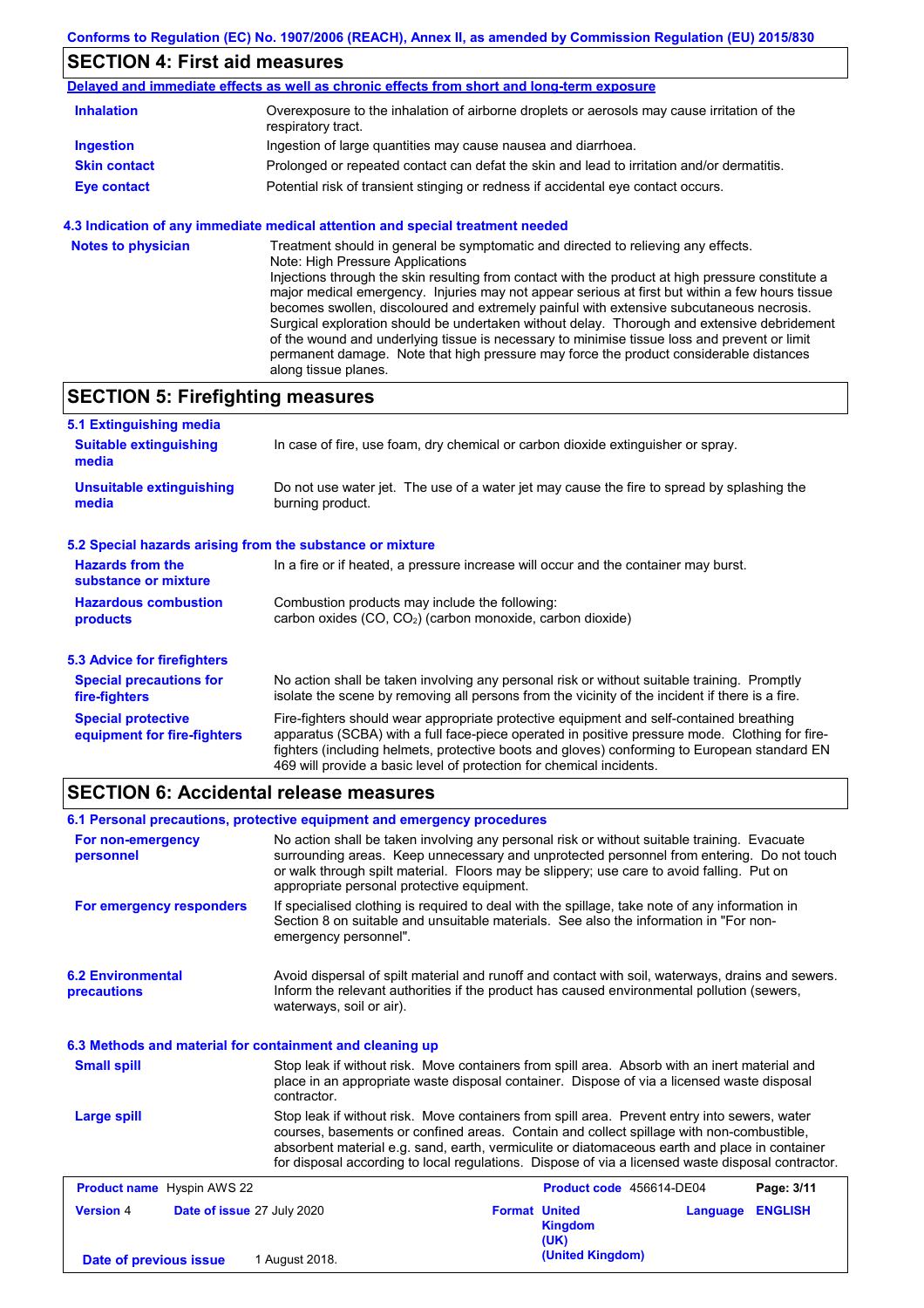## **SECTION 6: Accidental release measures**

| 6.4 Reference to other<br><b>sections</b> | See Section 1 for emergency contact information.<br>See Section 5 for firefighting measures.<br>See Section 8 for information on appropriate personal protective equipment.<br>See Section 12 for environmental precautions. |
|-------------------------------------------|------------------------------------------------------------------------------------------------------------------------------------------------------------------------------------------------------------------------------|
|                                           | See Section 13 for additional waste treatment information.                                                                                                                                                                   |

## **SECTION 7: Handling and storage**

#### **7.1 Precautions for safe handling**

| <b>Protective measures</b>                                                           | Put on appropriate personal protective equipment.                                                                                                                                                                                                                                                                                                                                                                                                                                        |
|--------------------------------------------------------------------------------------|------------------------------------------------------------------------------------------------------------------------------------------------------------------------------------------------------------------------------------------------------------------------------------------------------------------------------------------------------------------------------------------------------------------------------------------------------------------------------------------|
| <b>Advice on general</b><br>occupational hygiene                                     | Eating, drinking and smoking should be prohibited in areas where this material is handled,<br>stored and processed. Wash thoroughly after handling. Remove contaminated clothing and<br>protective equipment before entering eating areas. See also Section 8 for additional<br>information on hygiene measures.                                                                                                                                                                         |
| <b>7.2 Conditions for safe</b><br>storage, including any<br><i>incompatibilities</i> | Store in accordance with local requlations. Store in a dry, cool and well-ventilated area, away<br>from incompatible materials (see Section 10). Keep away from heat and direct sunlight. Keep<br>container tightly closed and sealed until ready for use. Containers that have been opened must<br>be carefully resealed and kept upright to prevent leakage. Store and use only in equipment/<br>containers designed for use with this product. Do not store in unlabelled containers. |
| <b>Not suitable</b>                                                                  | Prolonged exposure to elevated temperature                                                                                                                                                                                                                                                                                                                                                                                                                                               |
| 7.3 Specific end use(s)                                                              |                                                                                                                                                                                                                                                                                                                                                                                                                                                                                          |

**Recommendations**

See section 1.2 and Exposure scenarios in annex, if applicable.

### **SECTION 8: Exposure controls/personal protection**

#### **8.1 Control parameters**

**Occupational exposure limits**

**Product/ingredient name Exposure limit values**

No exposure limit value known.

Whilst specific OELs for certain components may be shown in this section, other components may be present in any mist, vapour or dust produced. Therefore, the specific OELs may not be applicable to the product as a whole and are provided for guidance only.

**Recommended monitoring procedures** If this product contains ingredients with exposure limits, personal, workplace atmosphere or biological monitoring may be required to determine the effectiveness of the ventilation or other control measures and/or the necessity to use respiratory protective equipment. Reference should be made to monitoring standards, such as the following: European Standard EN 689 (Workplace atmospheres - Guidance for the assessment of exposure by inhalation to chemical agents for comparison with limit values and measurement strategy) European Standard EN 14042 (Workplace atmospheres - Guide for the application and use of procedures for the assessment of exposure to chemical and biological agents) European Standard EN 482 (Workplace atmospheres - General requirements for the performance of procedures for the measurement of chemical agents) Reference to national guidance documents for methods for the determination of hazardous substances will also be required.

### **Derived No Effect Level**

No DNELs/DMELs available.

#### **Predicted No Effect Concentration**

No PNECs available

### **8.2 Exposure controls**

| <b>Appropriate engineering</b><br>controls<br>Individual protection measures | Provide exhaust ventilation or other engineering controls to keep the relevant airborne<br>concentrations below their respective occupational exposure limits.<br>All activities involving chemicals should be assessed for their risks to health, to ensure<br>exposures are adequately controlled. Personal protective equipment should only be considered<br>after other forms of control measures (e.g. engineering controls) have been suitably evaluated.<br>Personal protective equipment should conform to appropriate standards, be suitable for use, be<br>kept in good condition and properly maintained.<br>Your supplier of personal protective equipment should be consulted for advice on selection and<br>appropriate standards. For further information contact your national organisation for standards.<br>The final choice of protective equipment will depend upon a risk assessment. It is important to<br>ensure that all items of personal protective equipment are compatible. |                      |                          |                |
|------------------------------------------------------------------------------|---------------------------------------------------------------------------------------------------------------------------------------------------------------------------------------------------------------------------------------------------------------------------------------------------------------------------------------------------------------------------------------------------------------------------------------------------------------------------------------------------------------------------------------------------------------------------------------------------------------------------------------------------------------------------------------------------------------------------------------------------------------------------------------------------------------------------------------------------------------------------------------------------------------------------------------------------------------------------------------------------------|----------------------|--------------------------|----------------|
| <b>Product name</b> Hyspin AWS 22                                            |                                                                                                                                                                                                                                                                                                                                                                                                                                                                                                                                                                                                                                                                                                                                                                                                                                                                                                                                                                                                         |                      | Product code 456614-DE04 | Page: 4/11     |
| <b>Version 4</b><br>Date of issue 27 July 2020                               |                                                                                                                                                                                                                                                                                                                                                                                                                                                                                                                                                                                                                                                                                                                                                                                                                                                                                                                                                                                                         | <b>Format United</b> | Language                 | <b>ENGLISH</b> |

**Kingdom (UK) (United Kingdom) Date of previous issue** 1 August 2018.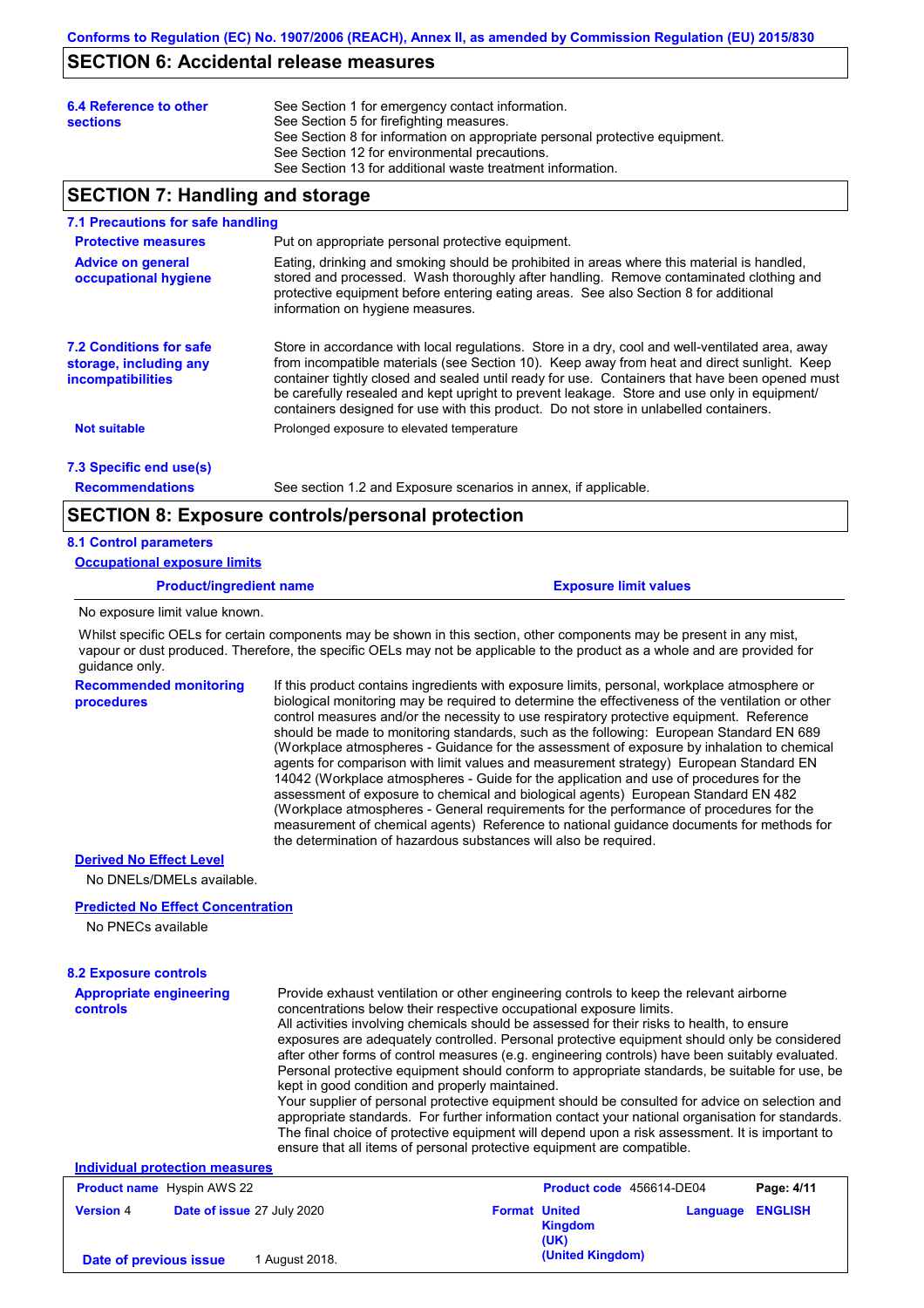## **SECTION 8: Exposure controls/personal protection**

| <b>Hygiene measures</b>       | Wash hands, forearms and face thoroughly after handling chemical products, before eating,                                                                                                                                                                                                                                                                                                                                                                                                                                                                                                                                                         |
|-------------------------------|---------------------------------------------------------------------------------------------------------------------------------------------------------------------------------------------------------------------------------------------------------------------------------------------------------------------------------------------------------------------------------------------------------------------------------------------------------------------------------------------------------------------------------------------------------------------------------------------------------------------------------------------------|
|                               | smoking and using the lavatory and at the end of the working period. Ensure that eyewash<br>stations and safety showers are close to the workstation location.                                                                                                                                                                                                                                                                                                                                                                                                                                                                                    |
| <b>Respiratory protection</b> | In case of insufficient ventilation, wear suitable respiratory equipment.<br>The correct choice of respiratory protection depends upon the chemicals being handled, the<br>conditions of work and use, and the condition of the respiratory equipment. Safety procedures<br>should be developed for each intended application. Respiratory protection equipment should<br>therefore be chosen in consultation with the supplier/manufacturer and with a full assessment<br>of the working conditions.                                                                                                                                             |
| <b>Eye/face protection</b>    | Safety glasses with side shields.                                                                                                                                                                                                                                                                                                                                                                                                                                                                                                                                                                                                                 |
| <b>Skin protection</b>        |                                                                                                                                                                                                                                                                                                                                                                                                                                                                                                                                                                                                                                                   |
| <b>Hand protection</b>        | <b>General Information:</b>                                                                                                                                                                                                                                                                                                                                                                                                                                                                                                                                                                                                                       |
|                               | Because specific work environments and material handling practices vary, safety procedures<br>should be developed for each intended application. The correct choice of protective gloves<br>depends upon the chemicals being handled, and the conditions of work and use. Most gloves<br>provide protection for only a limited time before they must be discarded and replaced (even the<br>best chemically resistant gloves will break down after repeated chemical exposures).                                                                                                                                                                  |
|                               | Gloves should be chosen in consultation with the supplier / manufacturer and taking account of<br>a full assessment of the working conditions.                                                                                                                                                                                                                                                                                                                                                                                                                                                                                                    |
|                               | Recommended: Nitrile gloves.<br><b>Breakthrough time:</b>                                                                                                                                                                                                                                                                                                                                                                                                                                                                                                                                                                                         |
|                               | Breakthrough time data are generated by glove manufacturers under laboratory test conditions<br>and represent how long a glove can be expected to provide effective permeation resistance. It<br>is important when following breakthrough time recommendations that actual workplace<br>conditions are taken into account. Always consult with your glove supplier for up-to-date<br>technical information on breakthrough times for the recommended glove type.<br>Our recommendations on the selection of gloves are as follows:                                                                                                                |
|                               | Continuous contact:                                                                                                                                                                                                                                                                                                                                                                                                                                                                                                                                                                                                                               |
|                               | Gloves with a minimum breakthrough time of 240 minutes, or >480 minutes if suitable gloves<br>can be obtained.<br>If suitable gloves are not available to offer that level of protection, gloves with shorter<br>breakthrough times may be acceptable as long as appropriate glove maintenance and<br>replacement regimes are determined and adhered to.                                                                                                                                                                                                                                                                                          |
|                               | Short-term / splash protection:                                                                                                                                                                                                                                                                                                                                                                                                                                                                                                                                                                                                                   |
|                               | Recommended breakthrough times as above.<br>It is recognised that for short-term, transient exposures, gloves with shorter breakthrough times<br>may commonly be used. Therefore, appropriate maintenance and replacement regimes must<br>be determined and rigorously followed.                                                                                                                                                                                                                                                                                                                                                                  |
|                               | <b>Glove Thickness:</b>                                                                                                                                                                                                                                                                                                                                                                                                                                                                                                                                                                                                                           |
|                               | For general applications, we recommend gloves with a thickness typically greater than 0.35 mm.                                                                                                                                                                                                                                                                                                                                                                                                                                                                                                                                                    |
|                               | It should be emphasised that glove thickness is not necessarily a good predictor of glove<br>resistance to a specific chemical, as the permeation efficiency of the glove will be dependent<br>on the exact composition of the glove material. Therefore, glove selection should also be based<br>on consideration of the task requirements and knowledge of breakthrough times.<br>Glove thickness may also vary depending on the glove manufacturer, the glove type and the<br>glove model. Therefore, the manufacturers' technical data should always be taken into account<br>to ensure selection of the most appropriate glove for the task. |
|                               | Note: Depending on the activity being conducted, gloves of varying thickness may be required<br>for specific tasks. For example:                                                                                                                                                                                                                                                                                                                                                                                                                                                                                                                  |
|                               | • Thinner gloves (down to 0.1 mm or less) may be required where a high degree of manual<br>dexterity is needed. However, these gloves are only likely to give short duration protection and<br>would normally be just for single use applications, then disposed of.                                                                                                                                                                                                                                                                                                                                                                              |
|                               | • Thicker gloves (up to 3 mm or more) may be required where there is a mechanical (as well<br>as a chemical) risk i.e. where there is abrasion or puncture potential.                                                                                                                                                                                                                                                                                                                                                                                                                                                                             |
|                               |                                                                                                                                                                                                                                                                                                                                                                                                                                                                                                                                                                                                                                                   |

| <b>Product name</b> Hyspin AWS 22 |                                   |                      | Product code 456614-DE04 |                         | Page: 5/11 |
|-----------------------------------|-----------------------------------|----------------------|--------------------------|-------------------------|------------|
| <b>Version 4</b>                  | <b>Date of issue 27 July 2020</b> | <b>Format United</b> | <b>Kingdom</b><br>(UK)   | <b>Language ENGLISH</b> |            |
| Date of previous issue            | August 2018.                      |                      | (United Kingdom)         |                         |            |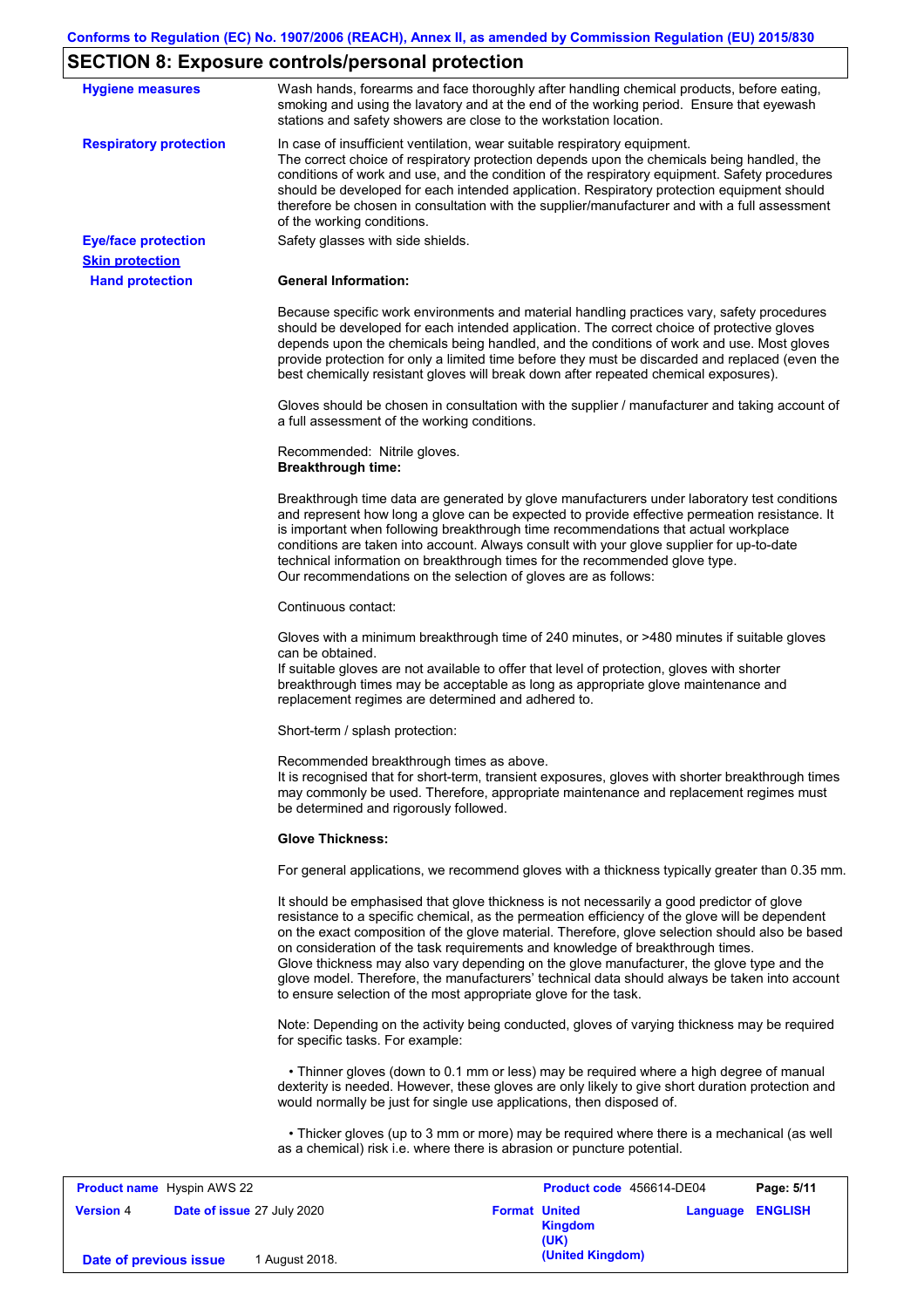## **SECTION 8: Exposure controls/personal protection**

| <b>Skin and body</b>                             | Use of protective clothing is good industrial practice.<br>Personal protective equipment for the body should be selected based on the task being<br>performed and the risks involved and should be approved by a specialist before handling this<br>product.<br>Cotton or polyester/cotton overalls will only provide protection against light superficial<br>contamination that will not soak through to the skin. Overalls should be laundered on a regular<br>basis. When the risk of skin exposure is high (e.g. when cleaning up spillages or if there is a<br>risk of splashing) then chemical resistant aprons and/or impervious chemical suits and boots<br>will be required. |
|--------------------------------------------------|---------------------------------------------------------------------------------------------------------------------------------------------------------------------------------------------------------------------------------------------------------------------------------------------------------------------------------------------------------------------------------------------------------------------------------------------------------------------------------------------------------------------------------------------------------------------------------------------------------------------------------------------------------------------------------------|
| <b>Refer to standards:</b>                       | Respiratory protection: EN 529<br>Gloves: EN 420, EN 374<br>Eye protection: EN 166<br>Filtering half-mask: EN 149<br>Filtering half-mask with valve: EN 405<br>Half-mask: EN 140 plus filter<br>Full-face mask: EN 136 plus filter<br>Particulate filters: EN 143<br>Gas/combined filters: EN 14387                                                                                                                                                                                                                                                                                                                                                                                   |
| <b>Environmental exposure</b><br><b>controls</b> | Emissions from ventilation or work process equipment should be checked to ensure they<br>comply with the requirements of environmental protection legislation. In some cases, fume<br>scrubbers, filters or engineering modifications to the process equipment will be necessary to<br>reduce emissions to acceptable levels.                                                                                                                                                                                                                                                                                                                                                         |

## **SECTION 9: Physical and chemical properties**

### **9.1 Information on basic physical and chemical properties**

| <b>Appearance</b>                                      |                                                                                       |
|--------------------------------------------------------|---------------------------------------------------------------------------------------|
| <b>Physical state</b>                                  | Liquid.                                                                               |
| <b>Colour</b>                                          | Amber.                                                                                |
| <b>Odour</b>                                           | Oilv.                                                                                 |
| <b>Odour threshold</b>                                 | Not available.                                                                        |
| pH                                                     | Not available.                                                                        |
| <b>Melting point/freezing point</b>                    | Not available.                                                                        |
| Initial boiling point and boiling<br>range             | Not available.                                                                        |
| <b>Pour point</b>                                      | $-36 °C$                                                                              |
| <b>Flash point</b>                                     | Closed cup: >160°C (>320°F) [Pensky-Martens.]<br>Open cup: 210°C (410°F) [Cleveland.] |
| <b>Evaporation rate</b>                                | Not available.                                                                        |
| <b>Flammability (solid, gas)</b>                       | Not available.                                                                        |
| <b>Upper/lower flammability or</b><br>explosive limits | Not available.                                                                        |
| <b>Vapour pressure</b>                                 | Not available.                                                                        |
| <b>Vapour density</b>                                  | Not available.                                                                        |
| <b>Relative density</b>                                | Not available.                                                                        |
| <b>Density</b>                                         | <1000 kg/m <sup>3</sup> (<1 g/cm <sup>3</sup> ) at 15 <sup>°</sup> C                  |
| <b>Solubility(ies)</b>                                 | insoluble in water.                                                                   |
| <b>Partition coefficient: n-octanol/</b><br>water      | Not available.                                                                        |
| <b>Auto-ignition temperature</b>                       | Not available.                                                                        |
| <b>Decomposition temperature</b>                       | Not available.                                                                        |
| <b>Viscosity</b>                                       | Kinematic: 20.85 mm <sup>2</sup> /s (20.85 cSt) at 40 $\degree$ C                     |
| <b>Explosive properties</b>                            | Not available.                                                                        |
| <b>Oxidising properties</b>                            | Not available.                                                                        |

### **9.2 Other information**

No additional information.

| <b>Product name</b> Hyspin AWS 22 |                            |                      | Product code 456614-DE04 | Page: 6/11              |
|-----------------------------------|----------------------------|----------------------|--------------------------|-------------------------|
| <b>Version 4</b>                  | Date of issue 27 July 2020 | <b>Format United</b> | <b>Kingdom</b><br>(UK)   | <b>Language ENGLISH</b> |
| Date of previous issue            | 1 August 2018.             |                      | (United Kingdom)         |                         |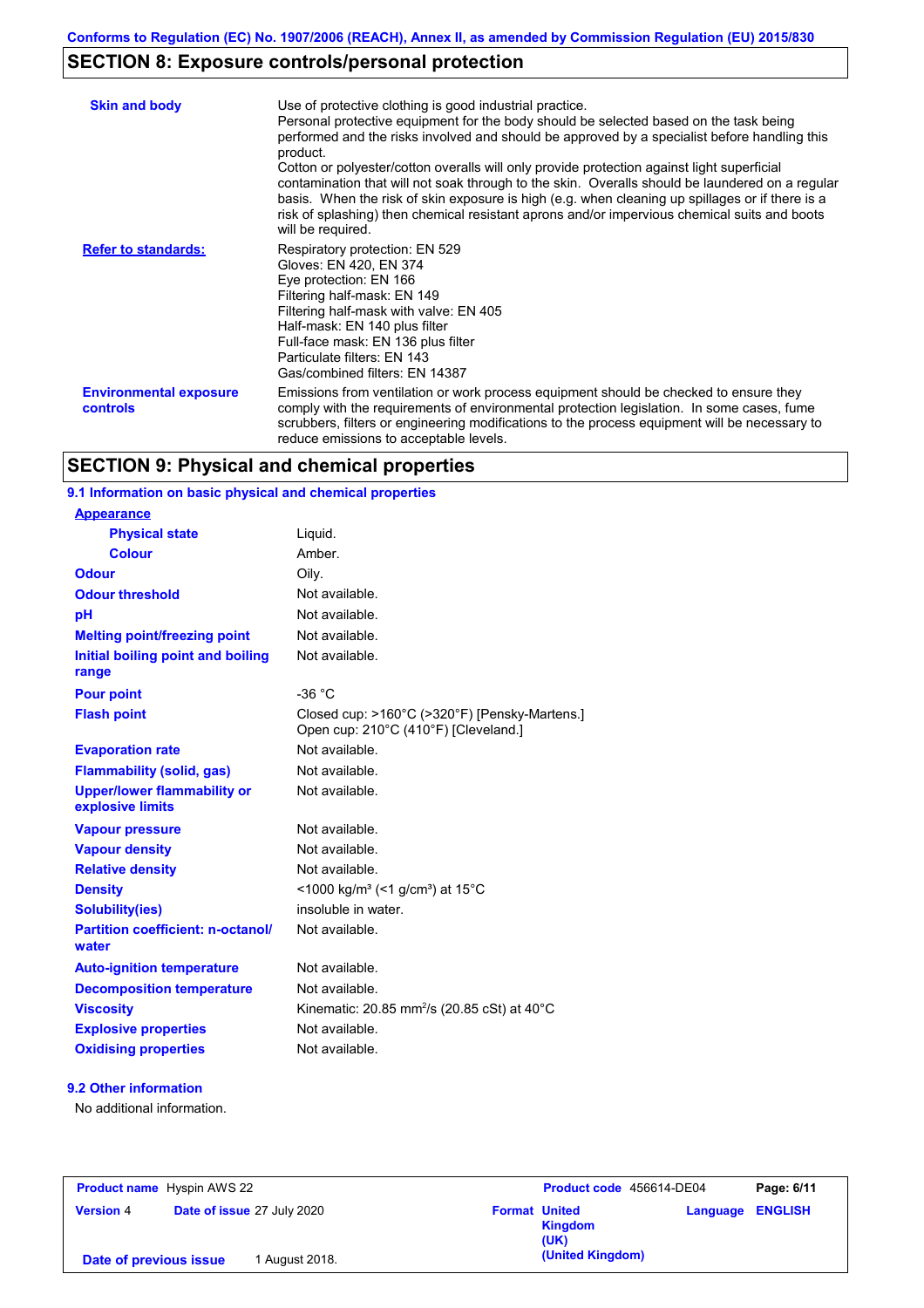| <b>SECTION 10: Stability and reactivity</b>       |                                                                                                                                                                         |  |  |
|---------------------------------------------------|-------------------------------------------------------------------------------------------------------------------------------------------------------------------------|--|--|
| <b>10.1 Reactivity</b>                            | No specific test data available for this product. Refer to Conditions to avoid and Incompatible<br>materials for additional information.                                |  |  |
| <b>10.2 Chemical stability</b>                    | The product is stable.                                                                                                                                                  |  |  |
| <b>10.3 Possibility of</b><br>hazardous reactions | Under normal conditions of storage and use, hazardous reactions will not occur.<br>Under normal conditions of storage and use, hazardous polymerisation will not occur. |  |  |
| <b>10.4 Conditions to avoid</b>                   | Avoid all possible sources of ignition (spark or flame).                                                                                                                |  |  |
| 10.5 Incompatible materials                       | Reactive or incompatible with the following materials: oxidising materials.                                                                                             |  |  |
| <b>10.6 Hazardous</b><br>decomposition products   | Under normal conditions of storage and use, hazardous decomposition products should not be<br>produced.                                                                 |  |  |

## **SECTION 11: Toxicological information**

| 11.1 Information on toxicological effects          |                                                                                                                   |
|----------------------------------------------------|-------------------------------------------------------------------------------------------------------------------|
| <b>Acute toxicity estimates</b>                    |                                                                                                                   |
| Not available.                                     |                                                                                                                   |
| <b>Information on likely</b><br>routes of exposure | Routes of entry anticipated: Dermal, Inhalation.                                                                  |
| <b>Potential acute health effects</b>              |                                                                                                                   |
| <b>Inhalation</b>                                  | Vapour inhalation under ambient conditions is not normally a problem due to low vapour<br>pressure.               |
| <b>Ingestion</b>                                   | No known significant effects or critical hazards.                                                                 |
| <b>Skin contact</b>                                | Defatting to the skin. May cause skin dryness and irritation.                                                     |
| <b>Eye contact</b>                                 | No known significant effects or critical hazards.                                                                 |
|                                                    | Symptoms related to the physical, chemical and toxicological characteristics                                      |
| <b>Inhalation</b>                                  | No specific data.                                                                                                 |
| <b>Ingestion</b>                                   | No specific data.                                                                                                 |
| <b>Skin contact</b>                                | Adverse symptoms may include the following:<br>irritation<br>dryness<br>cracking                                  |
| <b>Eye contact</b>                                 | No specific data.                                                                                                 |
|                                                    | Delayed and immediate effects as well as chronic effects from short and long-term exposure                        |
| <b>Inhalation</b>                                  | Overexposure to the inhalation of airborne droplets or aerosols may cause irritation of the<br>respiratory tract. |
| <b>Ingestion</b>                                   | Ingestion of large quantities may cause nausea and diarrhoea.                                                     |
| <b>Skin contact</b>                                | Prolonged or repeated contact can defat the skin and lead to irritation and/or dermatitis.                        |
| <b>Eye contact</b>                                 | Potential risk of transient stinging or redness if accidental eye contact occurs.                                 |
| <b>Potential chronic health effects</b>            |                                                                                                                   |
| <b>General</b>                                     | No known significant effects or critical hazards.                                                                 |
| <b>Carcinogenicity</b>                             | No known significant effects or critical hazards.                                                                 |
| <b>Mutagenicity</b>                                | No known significant effects or critical hazards.                                                                 |
| <b>Developmental effects</b>                       | No known significant effects or critical hazards.                                                                 |
| <b>Fertility effects</b>                           | No known significant effects or critical hazards.                                                                 |

## **SECTION 12: Ecological information**

**12.1 Toxicity**

**Environmental hazards** Not classified as dangerous

## **12.2 Persistence and degradability**

Expected to be biodegradable.

#### **12.3 Bioaccumulative potential**

|                        | <b>Product name</b> Hyspin AWS 22 | Product code 456614-DE04                       |                         | Page: 7/11 |
|------------------------|-----------------------------------|------------------------------------------------|-------------------------|------------|
| <b>Version 4</b>       | Date of issue 27 July 2020        | <b>Format United</b><br><b>Kingdom</b><br>(UK) | <b>Language ENGLISH</b> |            |
| Date of previous issue | 1 August 2018.                    | (United Kingdom)                               |                         |            |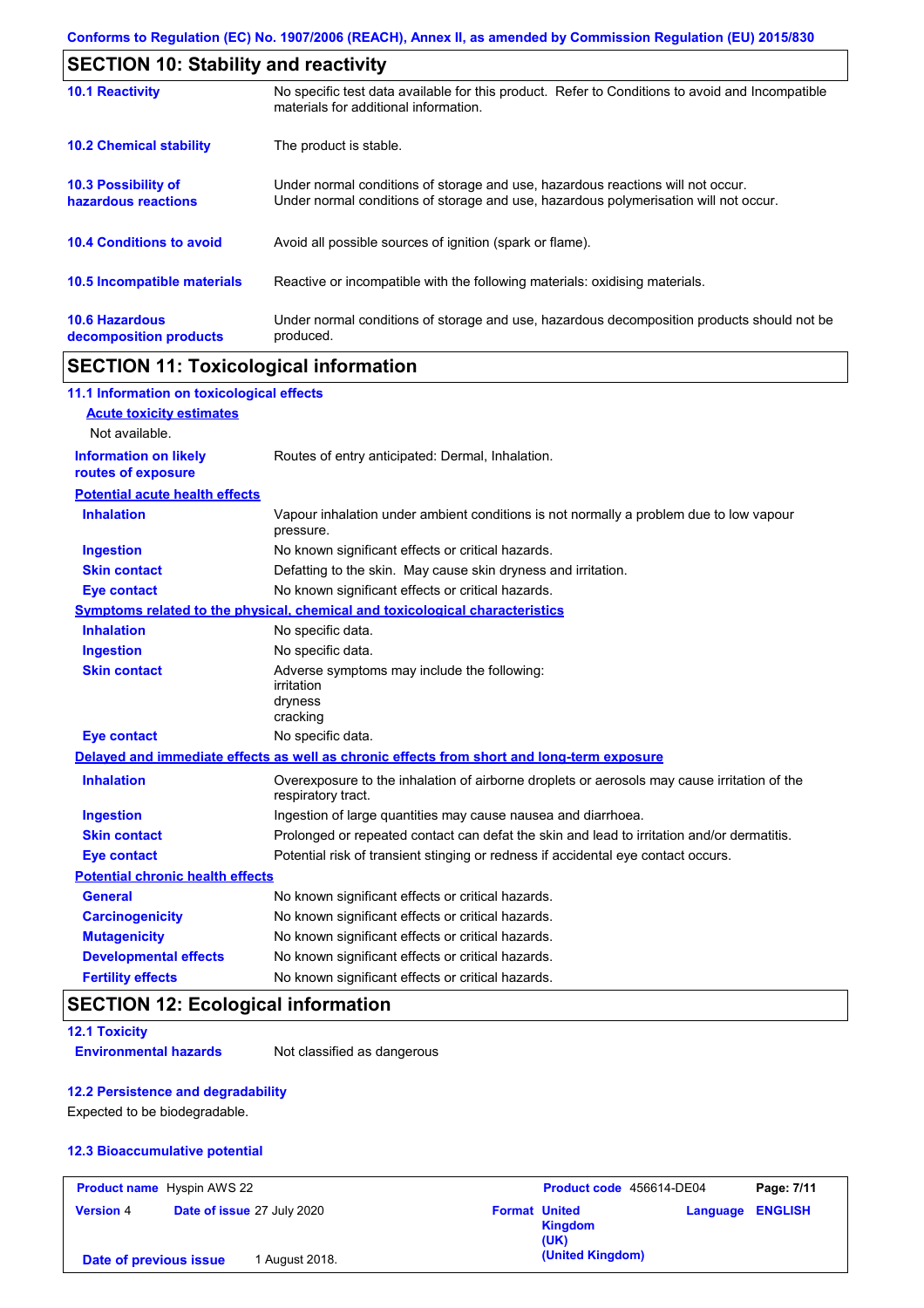## **SECTION 12: Ecological information**

This product is not expected to bioaccumulate through food chains in the environment.

| <b>12.4 Mobility in soil</b>                            |                                                                      |  |  |  |
|---------------------------------------------------------|----------------------------------------------------------------------|--|--|--|
| <b>Soil/water partition</b><br><b>coefficient (Koc)</b> | Not available.                                                       |  |  |  |
| Mobility                                                | Spillages may penetrate the soil causing ground water contamination. |  |  |  |

#### **12.5 Results of PBT and vPvB assessment**

Product does not meet the criteria for PBT or vPvB according to Regulation (EC) No. 1907/2006, Annex XIII.

| 12.6 Other adverse effects          |                                                                                                                           |
|-------------------------------------|---------------------------------------------------------------------------------------------------------------------------|
| <b>Other ecological information</b> | Spills may form a film on water surfaces causing physical damage to organisms. Oxygen<br>transfer could also be impaired. |

## **SECTION 13: Disposal considerations**

|  | <b>13.1 Waste treatment methods</b> |  |
|--|-------------------------------------|--|
|  |                                     |  |

#### **Product**

**Methods of disposal**

Where possible, arrange for product to be recycled. Dispose of via an authorised person/ licensed waste disposal contractor in accordance with local regulations.

### **European waste catalogue (EWC) Hazardous waste** Yes.

| Waste code  | <b>Waste designation</b>                     |
|-------------|----------------------------------------------|
| l 13 01 10* | mineral based non-chlorinated hydraulic oils |

However, deviation from the intended use and/or the presence of any potential contaminants may require an alternative waste disposal code to be assigned by the end user.

### **Packaging**

**Methods of disposal**

Where possible, arrange for product to be recycled. Dispose of via an authorised person/ licensed waste disposal contractor in accordance with local regulations.

| <b>Waste code</b>          | European waste catalogue (EWC)                                                                                                                                                                                                          |  |  |
|----------------------------|-----------------------------------------------------------------------------------------------------------------------------------------------------------------------------------------------------------------------------------------|--|--|
| 15 01 10*                  | packaging containing residues of or contaminated by hazardous substances                                                                                                                                                                |  |  |
| <b>Special precautions</b> | This material and its container must be disposed of in a safe way. Empty containers or liners<br>may retain some product residues. Avoid dispersal of spilt material and runoff and contact with<br>soil, waterways, drains and sewers. |  |  |
| <b>References</b>          | Commission 2014/955/EU<br>Directive 2008/98/EC                                                                                                                                                                                          |  |  |
|                            |                                                                                                                                                                                                                                         |  |  |

## **SECTION 14: Transport information**

|                                           | <b>ADR/RID</b> | <b>ADN</b>     | <b>IMDG</b>    | <b>IATA</b>    |
|-------------------------------------------|----------------|----------------|----------------|----------------|
| 14.1 UN number                            | Not regulated. | Not regulated. | Not regulated. | Not regulated. |
| 14.2 UN proper<br>shipping name           |                |                |                |                |
| <b>14.3 Transport</b><br>hazard class(es) |                |                |                |                |
| 14.4 Packing<br>group                     |                |                | $\overline{a}$ |                |
| 14.5<br><b>Environmental</b><br>hazards   | No.            | No.            | No.            | No.            |
| <b>Additional</b><br>information          |                |                |                |                |

| <b>Product name</b> Hyspin AWS 22 |                                   |                                                | Product code 456614-DE04<br>Page: 8/11 |
|-----------------------------------|-----------------------------------|------------------------------------------------|----------------------------------------|
| <b>Version 4</b>                  | <b>Date of issue 27 July 2020</b> | <b>Format United</b><br><b>Kingdom</b><br>(UK) | <b>Language ENGLISH</b>                |
| Date of previous issue            | 1 August 2018.                    | (United Kingdom)                               |                                        |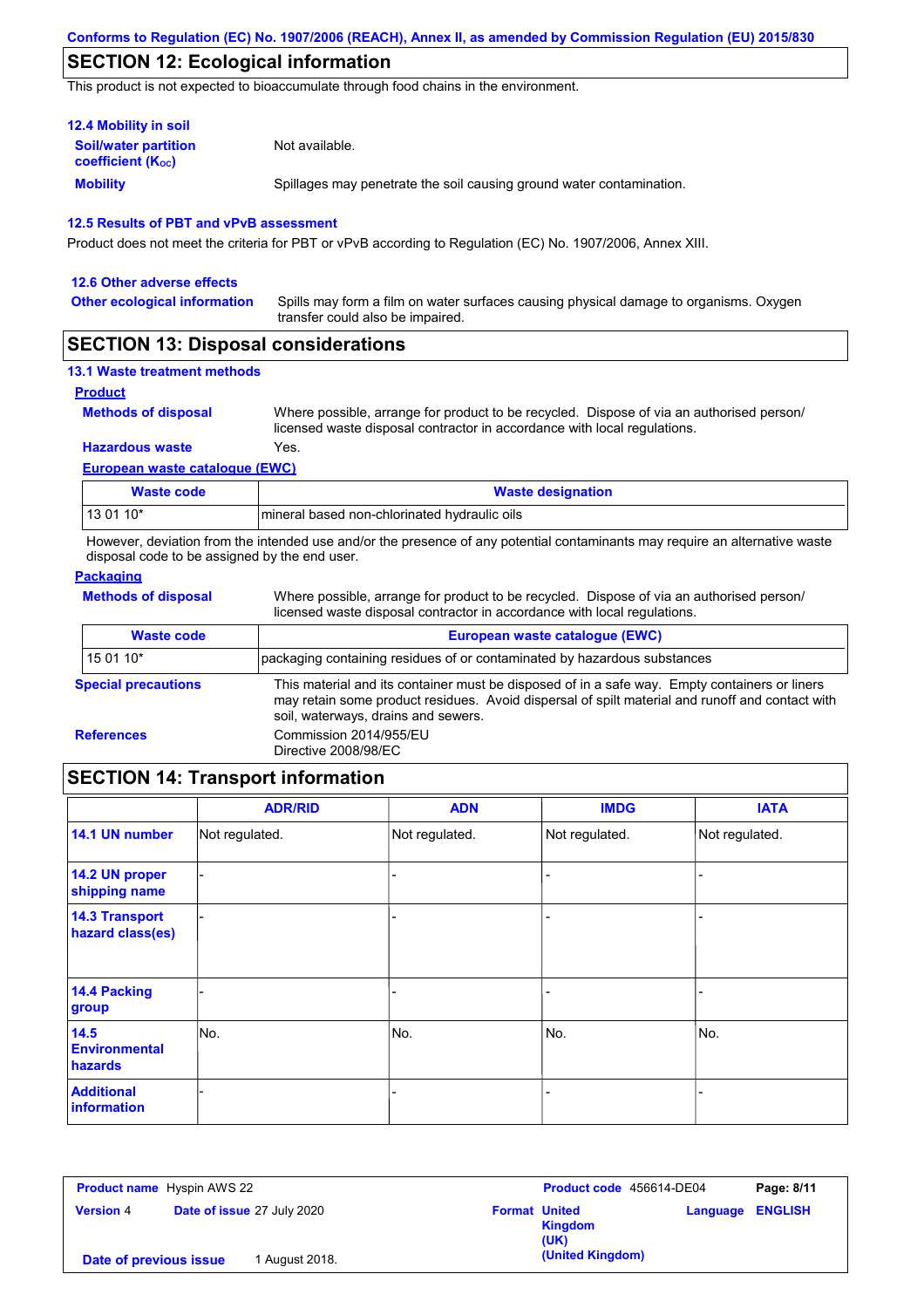| Conforms to Regulation (EC) No. 1907/2006 (REACH), Annex II, as amended by Commission Regulation (EU) 2015/830 |                                                                                                                                                                                           |  |  |
|----------------------------------------------------------------------------------------------------------------|-------------------------------------------------------------------------------------------------------------------------------------------------------------------------------------------|--|--|
| <b>SECTION 14: Transport information</b>                                                                       |                                                                                                                                                                                           |  |  |
| <b>14.6 Special precautions for</b><br>user                                                                    | Not available.                                                                                                                                                                            |  |  |
| <b>14.7 Transport in bulk</b><br>according to Annex II of<br><b>Marpol and the IBC Code</b>                    | Not available.                                                                                                                                                                            |  |  |
| <b>SECTION 15: Regulatory information</b>                                                                      |                                                                                                                                                                                           |  |  |
|                                                                                                                | 15.1 Safety, health and environmental regulations/legislation specific for the substance or mixture                                                                                       |  |  |
| EU Regulation (EC) No. 1907/2006 (REACH)                                                                       |                                                                                                                                                                                           |  |  |
| <b>Annex XIV - List of substances subject to authorisation</b>                                                 |                                                                                                                                                                                           |  |  |
| <b>Annex XIV</b>                                                                                               |                                                                                                                                                                                           |  |  |
| None of the components are listed.                                                                             |                                                                                                                                                                                           |  |  |
| <b>Substances of very high concern</b>                                                                         |                                                                                                                                                                                           |  |  |
| None of the components are listed.                                                                             |                                                                                                                                                                                           |  |  |
| <b>Other regulations</b>                                                                                       |                                                                                                                                                                                           |  |  |
| <b>REACH Status</b>                                                                                            | The company, as identified in Section 1, sells this product in the EU in compliance with the<br>current requirements of REACH.                                                            |  |  |
| <b>United States inventory</b><br>(TSCA 8b)                                                                    | All components are active or exempted.                                                                                                                                                    |  |  |
| <b>Australia inventory (AICS)</b>                                                                              | All components are listed or exempted.                                                                                                                                                    |  |  |
| <b>Canada inventory</b>                                                                                        | All components are listed or exempted.                                                                                                                                                    |  |  |
| <b>China inventory (IECSC)</b>                                                                                 | All components are listed or exempted.                                                                                                                                                    |  |  |
| <b>Japan inventory (ENCS)</b>                                                                                  | All components are listed or exempted.                                                                                                                                                    |  |  |
| <b>Korea inventory (KECI)</b>                                                                                  | All components are listed or exempted.                                                                                                                                                    |  |  |
| <b>Philippines inventory</b><br>(PICCS)                                                                        | All components are listed or exempted.                                                                                                                                                    |  |  |
| <b>Taiwan Chemical</b><br><b>Substances Inventory</b><br>(TCSI)                                                | All components are listed or exempted.                                                                                                                                                    |  |  |
| Ozone depleting substances (1005/2009/EU)<br>Not listed.                                                       |                                                                                                                                                                                           |  |  |
| Prior Informed Consent (PIC) (649/2012/EU)                                                                     |                                                                                                                                                                                           |  |  |
| Not listed.                                                                                                    |                                                                                                                                                                                           |  |  |
| <b>EU - Water framework directive - Priority substances</b>                                                    |                                                                                                                                                                                           |  |  |
| Mone of the components are listed.                                                                             |                                                                                                                                                                                           |  |  |
| <b>Seveso Directive</b>                                                                                        |                                                                                                                                                                                           |  |  |
| This product is not controlled under the Seveso Directive.                                                     |                                                                                                                                                                                           |  |  |
| <b>15.2 Chemical safety</b><br>assessment                                                                      | A Chemical Safety Assessment has been carried out for one or more of the substances within<br>this mixture. A Chemical Safety Assessment has not been carried out for the mixture itself. |  |  |

# **SECTION 16: Other information**

| <b>Abbreviations and acronyms</b><br>ADN = European Provisions concerning the International Carriage of Dangerous Goods by<br>Inland Waterway<br>ADR = The European Agreement concerning the International Carriage of Dangerous Goods by<br>Road<br>$ATE = Acute Toxicity Estimate$<br>BCF = Bioconcentration Factor<br>CAS = Chemical Abstracts Service<br>CLP = Classification, Labelling and Packaging Regulation [Regulation (EC) No. 1272/2008]<br>CSA = Chemical Safety Assessment<br>CSR = Chemical Safety Report<br>DMEL = Derived Minimal Effect Level<br>DNEL = Derived No Effect Level<br>EINECS = European Inventory of Existing Commercial chemical Substances<br>ES = Exposure Scenario |  |
|--------------------------------------------------------------------------------------------------------------------------------------------------------------------------------------------------------------------------------------------------------------------------------------------------------------------------------------------------------------------------------------------------------------------------------------------------------------------------------------------------------------------------------------------------------------------------------------------------------------------------------------------------------------------------------------------------------|--|
|--------------------------------------------------------------------------------------------------------------------------------------------------------------------------------------------------------------------------------------------------------------------------------------------------------------------------------------------------------------------------------------------------------------------------------------------------------------------------------------------------------------------------------------------------------------------------------------------------------------------------------------------------------------------------------------------------------|--|

| <b>Product name</b> Hyspin AWS 22 |                                   |                      | Product code 456614-DE04 |          | Page: 9/11     |
|-----------------------------------|-----------------------------------|----------------------|--------------------------|----------|----------------|
| <b>Version 4</b>                  | <b>Date of issue 27 July 2020</b> | <b>Format United</b> | <b>Kingdom</b><br>(UK)   | Language | <b>ENGLISH</b> |
| Date of previous issue            | 1 August 2018.                    |                      | (United Kingdom)         |          |                |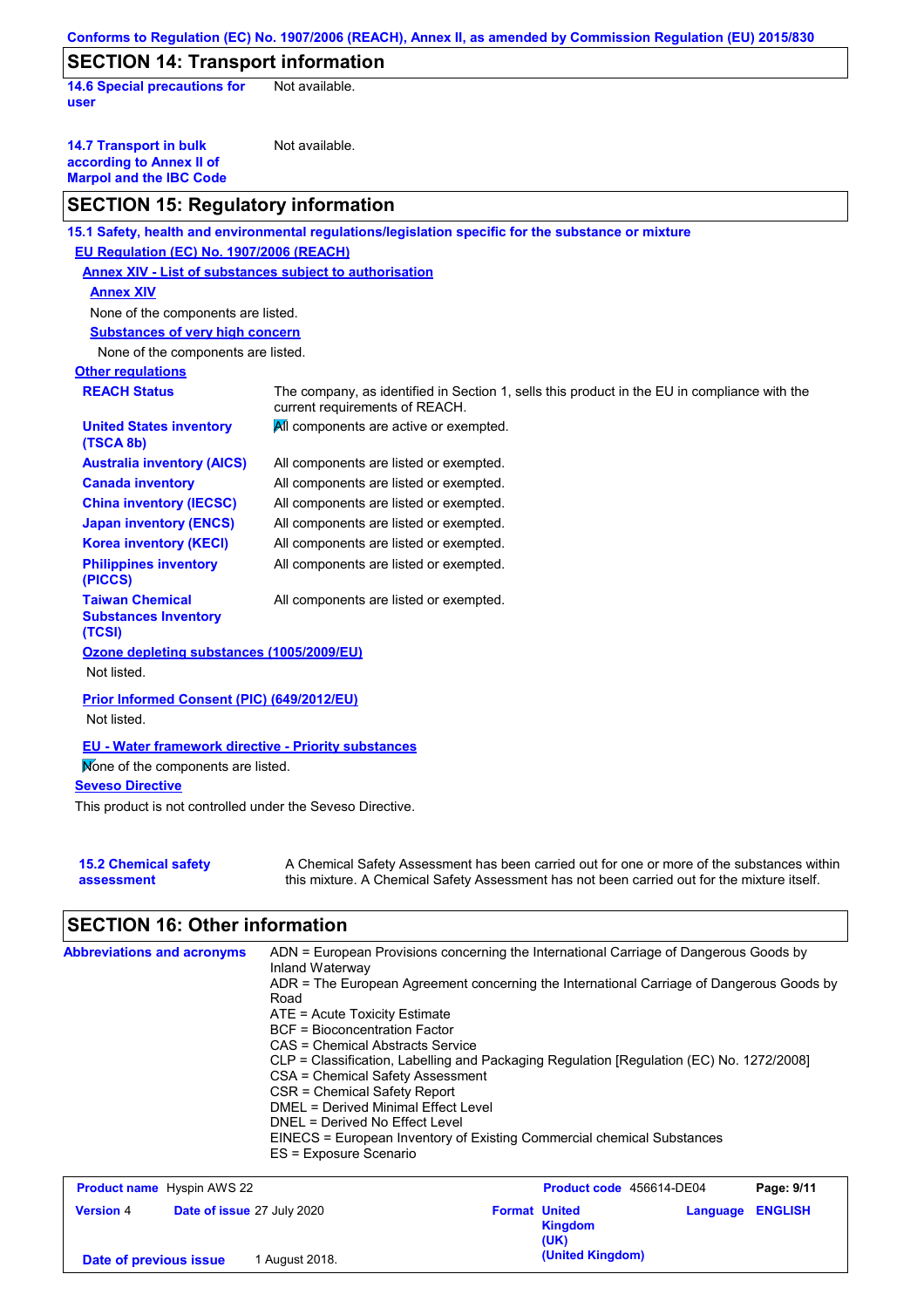## **SECTION 16: Other information**

| EUH statement = CLP-specific Hazard statement                                           |
|-----------------------------------------------------------------------------------------|
| EWC = European Waste Catalogue                                                          |
| GHS = Globally Harmonized System of Classification and Labelling of Chemicals           |
| IATA = International Air Transport Association                                          |
| IBC = Intermediate Bulk Container                                                       |
| <b>IMDG = International Maritime Dangerous Goods</b>                                    |
| LogPow = logarithm of the octanol/water partition coefficient                           |
| MARPOL = International Convention for the Prevention of Pollution From Ships, 1973 as   |
| modified by the Protocol of 1978. ("Marpol" = marine pollution)                         |
| OECD = Organisation for Economic Co-operation and Development                           |
| PBT = Persistent. Bioaccumulative and Toxic                                             |
| <b>PNEC = Predicted No Effect Concentration</b>                                         |
| REACH = Registration, Evaluation, Authorisation and Restriction of Chemicals Regulation |
| [Regulation (EC) No. 1907/2006]                                                         |
| RID = The Regulations concerning the International Carriage of Dangerous Goods by Rail  |
| <b>RRN = REACH Registration Number</b>                                                  |
| SADT = Self-Accelerating Decomposition Temperature                                      |
| SVHC = Substances of Very High Concern                                                  |
| STOT-RE = Specific Target Organ Toxicity - Repeated Exposure                            |
| STOT-SE = Specific Target Organ Toxicity - Single Exposure                              |
| TWA = Time weighted average                                                             |
| $UN = United Nations$                                                                   |
| UVCB = Complex hydrocarbon substance                                                    |
| VOC = Volatile Organic Compound                                                         |
| vPvB = Very Persistent and Very Bioaccumulative                                         |
| Varies = may contain one or more of the following 64741-88-4 / RRN 01-2119488706-23,    |
| 64741-89-5 / RRN 01-2119487067-30, 64741-95-3 / RRN 01-2119487081-40, 64741-96-4/ RRN   |
| 01-2119483621-38, 64742-01-4 / RRN 01-2119488707-21, 64742-44-5 / RRN                   |
| 01-2119985177-24, 64742-45-6, 64742-52-5 / RRN 01-2119467170-45, 64742-53-6 / RRN       |
| 01-2119480375-34, 64742-54-7 / RRN 01-2119484627-25, 64742-55-8 / RRN                   |
| 01-2119487077-29, 64742-56-9 / RRN 01-2119480132-48, 64742-57-0 / RRN                   |
| 01-2119489287-22, 64742-58-1, 64742-62-7 / RRN 01-2119480472-38, 64742-63-8,            |
| 64742-65-0 / RRN 01-2119471299-27, 64742-70-7 / RRN 01-2119487080-42, 72623-85-9 /      |
| RRN 01-2119555262-43, 72623-86-0 / RRN 01-2119474878-16, 72623-87-1 / RRN               |
| 01-2119474889-13                                                                        |
|                                                                                         |

#### **Procedure used to derive the classification according to Regulation (EC) No. 1272/2008 [CLP/GHS]**

| <b>Classification</b>                                  |                            | <b>Justification</b>                          |
|--------------------------------------------------------|----------------------------|-----------------------------------------------|
| Not classified.                                        |                            |                                               |
| <b>Full text of abbreviated H</b><br><b>statements</b> | H <sub>304</sub>           | May be fatal if swallowed and enters airways. |
| <b>Full text of classifications</b><br>[CLP/GHS]       | Asp. Tox. 1, H304          | <b>ASPIRATION HAZARD - Category 1</b>         |
| <b>History</b>                                         |                            |                                               |
| Date of issue/Date of<br>revision                      | 27/07/2020.                |                                               |
| Date of previous issue                                 | 01/08/2018.                |                                               |
| <b>Prepared by</b>                                     | <b>Product Stewardship</b> |                                               |

### **Indicates information that has changed from previously issued version.**

#### **Notice to reader**

All reasonably practicable steps have been taken to ensure this data sheet and the health, safety and environmental information contained in it is accurate as of the date specified below. No warranty or representation, express or implied is made as to the accuracy or completeness of the data and information in this data sheet.

The data and advice given apply when the product is sold for the stated application or applications. You should not use the product other than for the stated application or applications without seeking advice from BP Group.

It is the user's obligation to evaluate and use this product safely and to comply with all applicable laws and regulations. The BP Group shall not be responsible for any damage or injury resulting from use, other than the stated product use of the material, from any failure to adhere to recommendations, or from any hazards inherent in the nature of the material. Purchasers of the product for supply to a third party for use at work, have a duty to take all necessary steps to ensure that any person handling or using the product is provided with the information in this sheet. Employers have a duty to tell employees and others who may be affected of any hazards described in this sheet and of any precautions that should be taken. You can contact the BP Group to ensure that this document is the most current available. Alteration of this document is strictly prohibited.

| <b>Product name</b> Hyspin AWS 22 |                                   |                                                | Product code 456614-DE04 |  |
|-----------------------------------|-----------------------------------|------------------------------------------------|--------------------------|--|
| <b>Version 4</b>                  | <b>Date of issue 27 July 2020</b> | <b>Format United</b><br><b>Kingdom</b><br>(UK) | <b>Language ENGLISH</b>  |  |
| Date of previous issue            | 1 August 2018.                    | (United Kingdom)                               |                          |  |